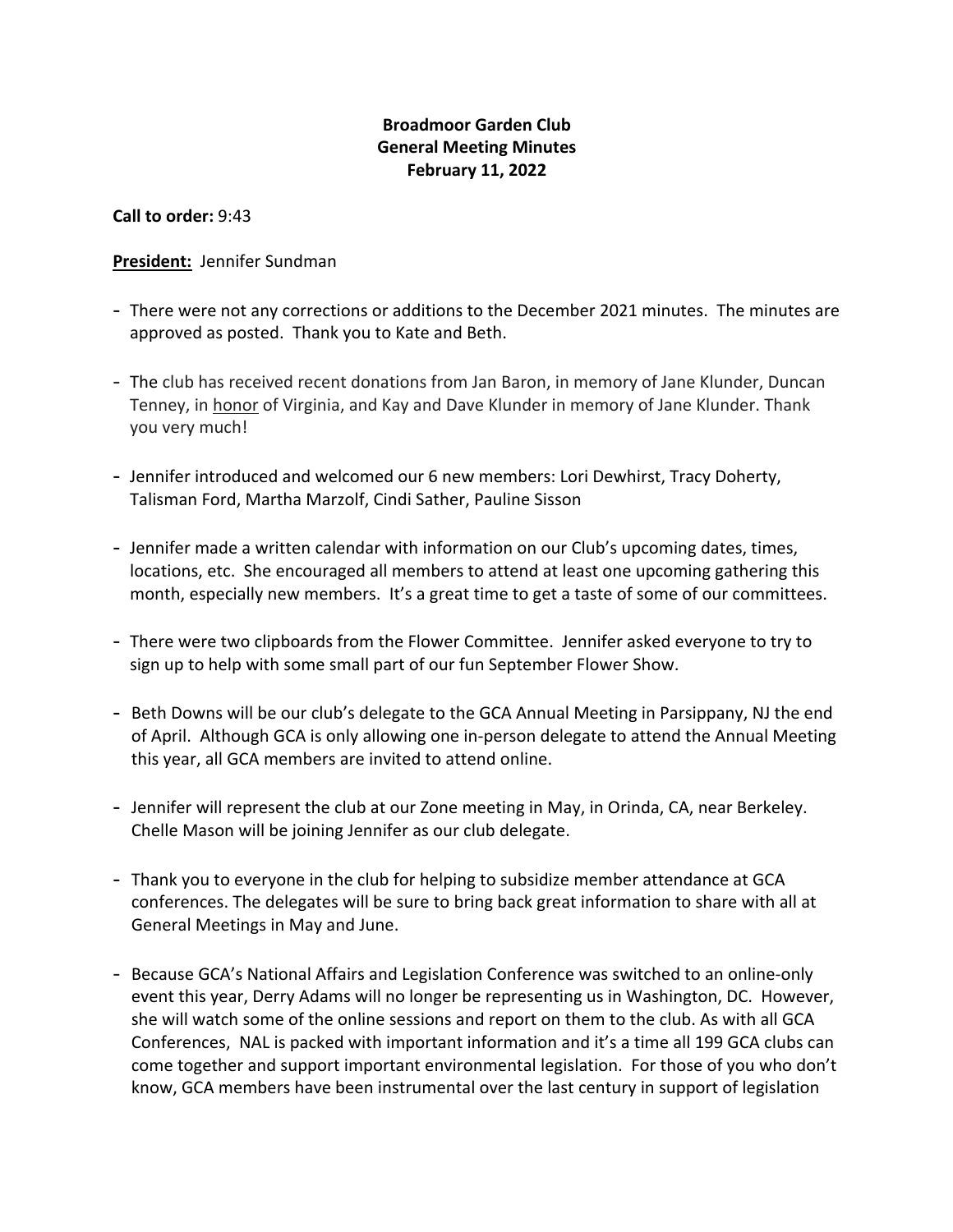such as the Clean Water Act, limiting billboards and protecting our National Parks. We are hopeful that next year Derry, along with Conservation Chair Cathy Plush, will be able to attend NAL together in person.

- NOMINATING COMMITTEE – Christy Walsh thanked current leadership, passed out forms to sign up, and reminded members of their obligation to chair a committee.

**First Vice President:** Pam Thatcher, no report.

**Second Vice President:** Anne Bradley

- New Member Orientation will be Tuesday, February 22, 1:00 - 3:00pm at Anne Bradley's home in Kissing Camels.

**Recording Secretary:** Kate Wilder, no report.

#### **Corresponding Secretary:** Beth Downs

- Please take photos at meetings and events to submit for future newsletters.

**Treasurer:** Chelle Mason

Bank balances: Money Market \$67,815.11 Operating \$40,860.52

#### *STANDING COMMITTEES*

#### **Awards & Scholarships:** Brigitte Foss

- We are thrilled that our club's nominee, ethnobotanist Paul Cox, has been accepted as an Honorary Member of GCA. Kay Klunder explained the nominating process and excerpts from the acceptance letter Dr. Cox sent to GCA. Brigitte read the letter inviting Dr. Cox. It is a big honor.

**Civic:** Joan Schulz

- 5 grant requests were received by our January 15, 2022 deadline. Civic Committee will meet via Zoom to discuss on Feb. 14.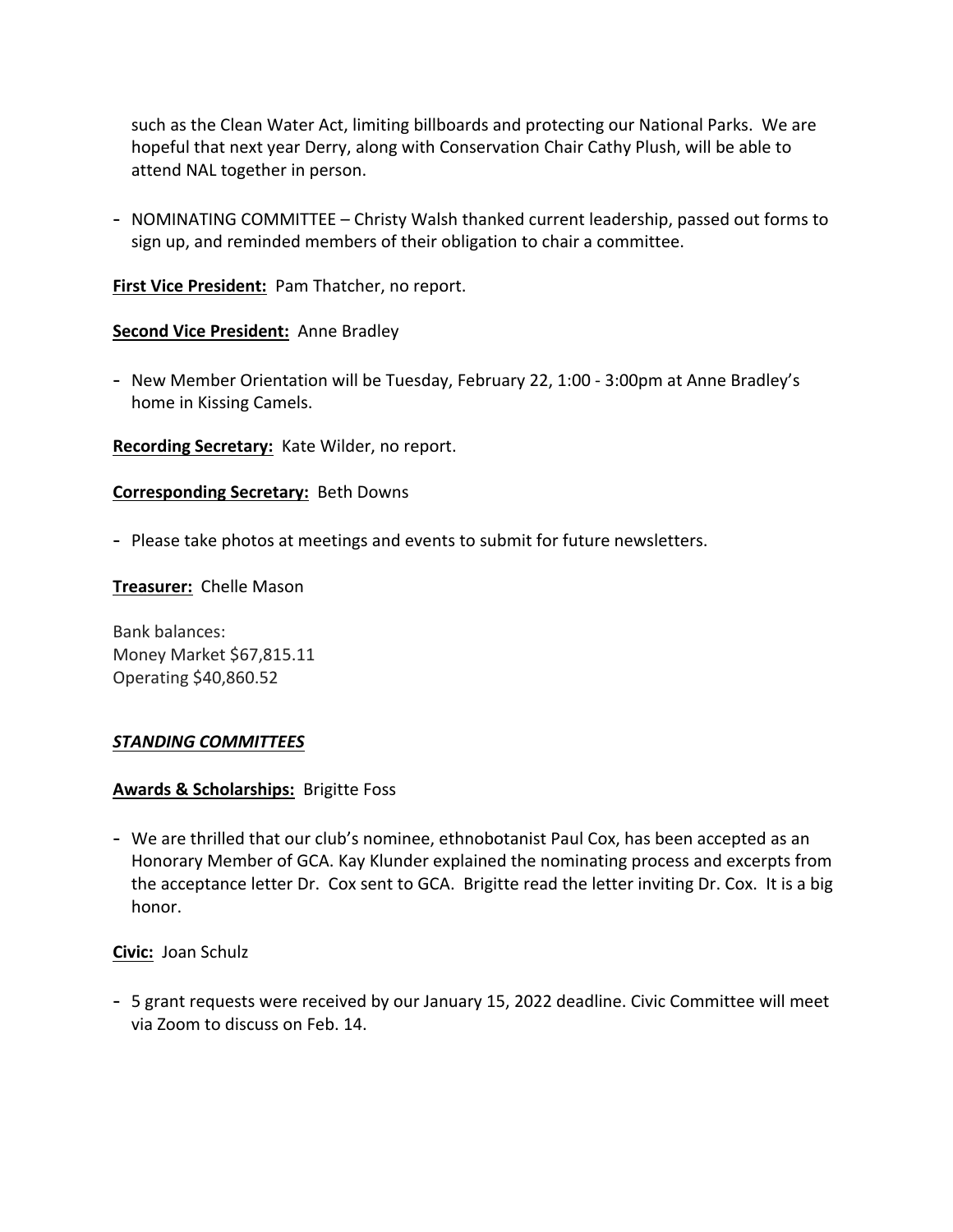## **Conservation:** Cathy Plush

- Cathy encouraged any interested members to attend a session or two of NAL conference online.

- Potluck/book discussion of *Pastoral Song*, Feb. 17, 6:00pm - a sign-up was sent out.

- The update of Poppies, Pinions and Peas is moving ahead full-speed. A committee of 3 is working on adding conservation content.

- Cathy shared a "PPP Moment" by reading a couple of winter excerpts from the well-loved garden calendar.

## **Flower:** Meredith Donner and Kristel Hybl

- Last week 18 members attended a Flower Show kick-off meeting on a very snowy day! A title was chosen: Westward Hoe! To the Mountains We go! The show will have a western theme to incorporate the beauty and heritage of our region and allow for plenty of creativity in Divisions and Classes.

- Show will be held Friday, Sept 9th at the Norris -Penrose Event Center in the Heritage VIP room.

- Day of show: Morning Coffee and General Meeting - a judging panel will circulate and "judge" while we are in the meeting. Same Evening: Men's Floral Challenge and cocktail party

- Schedule Committee meeting, 9:00am, Feb 16th at CMCC, followed by a Steering Committee meeting at 10am; Registration Chair has been selected.

-Still need help with awards & ballots, cocktail party rsvp's, men's floral challenge organizers, Division class consultants etc…

- Next Flower Comm Mtg - Friday Feb 25th at 10am CMCC - to discuss Divisions & Classes for floral design

- Working on a workshop for March, and have April 4th scheduled for Denver Garden Club member and judge Dodie Jackson to do a presentation at Norris Penrose Event Center at 10am, all members invited to attend. Sign-up next month - there will be a pre-paid box lunch following the presentation.

Floral Design tip for General Meeting: Try using AGRA WOOL blocks instead of oasis to be more conservation-oriented. Meredith has some to sell if anyone is interested, \$5

### **Horticulture:** Susan Wallnutt

- February 23 potluck and book discussion - *Pastoral Song* - at Susan's, 5:30pm

**Hospitality:** Reported by Pam Thatcher; Denise Sheridan was excused.

- Hoedown was a big success with over 100 attending.
- Thank you to February hostesses Beth Downs, Anne Galbraith, Kathy Rogers and Melani Tutt.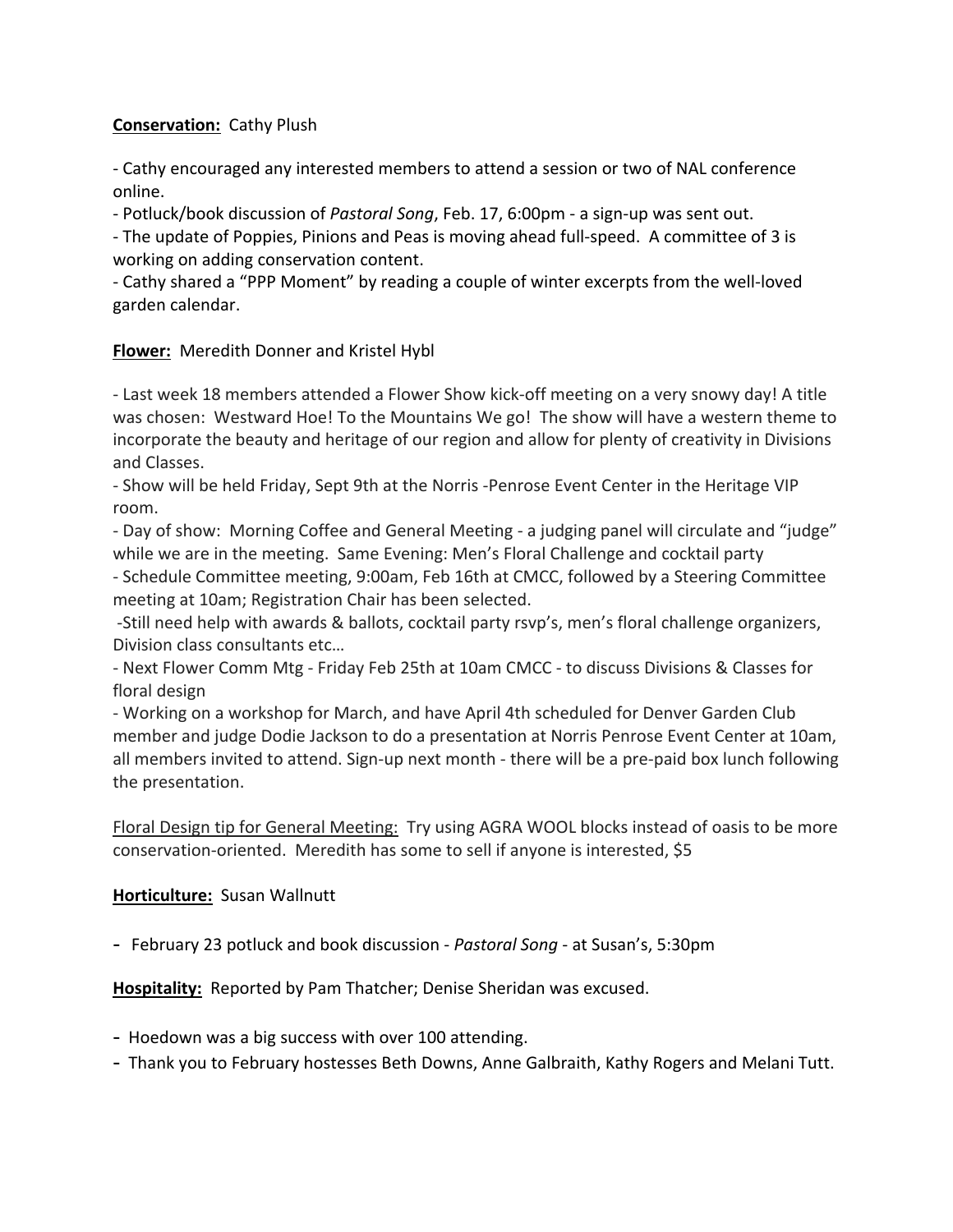- March hostesses are Jane Cosper, Susan Sheahan, Lucy Ruhtenberg and Virginia Tenney. Meeting will be held at CMCC.

### **Photography:** Mallory Sharp

- Mallory will host the next meeting at 9:00am on Thursday, February 24. Photos of the current assignment will be shared, including photos of Stratton Open Space and trails at Garden of the Gods. The committee will continue to fine tune details for upcoming May program. Mallory congratulated Jennifer Sundman for her 1<sup>st</sup> place and Editor's Choice wins in the GCA National FOCUS online photo contest!

**Program:** Reported by Jennifer Sundman; Lisa Stedman was excused.

- Feb. 23, 9:00am will be the first meeting of Program Committee Lisa's home
- Today's program was presented by Ellen's Flowers on her quest to build a flower farm. It was recorded and link will be available for those who were unable to attend.
- In March we will hear from Cindy Scott on the topic of *Native Plant Gardens for Biodiversity.* She is a beekeeper, an avid gardener, and a member of the Garden Club of Denver.
- April is the Open Meeting, featuring Dr. Paul Cox. It will be held downtown in the auditorium at First United Methodist Church - our traditional location. Members will receive information and a flyer and are encouraged to send it out and invite friends. It's the one meeting per year when guests are allowed, and Dr. Cox is a great speaker.
- The committee is planning a special General Meeting for June at the Olympic Museum downtown. The speaker will be the landscape architect who designed the rooftop garden.

### **Public Relations:** Jane Cosper -

- Our Mt. Goliath adventure has finally shown up in the Bulletin!

### **Ways & Means:** Kate Faricy

-Poppies, Pinions and Peas collaboration with Conservation Committee continues and is on schedule. The committee will meet in March to consider other fundraising ideas for the Club.

### **Yearbook:** Derry Adams

-The committee has prepared 6 binders of the yearbook for new members, to be distributed at new members orientation at Anne Bradley's home on February 22.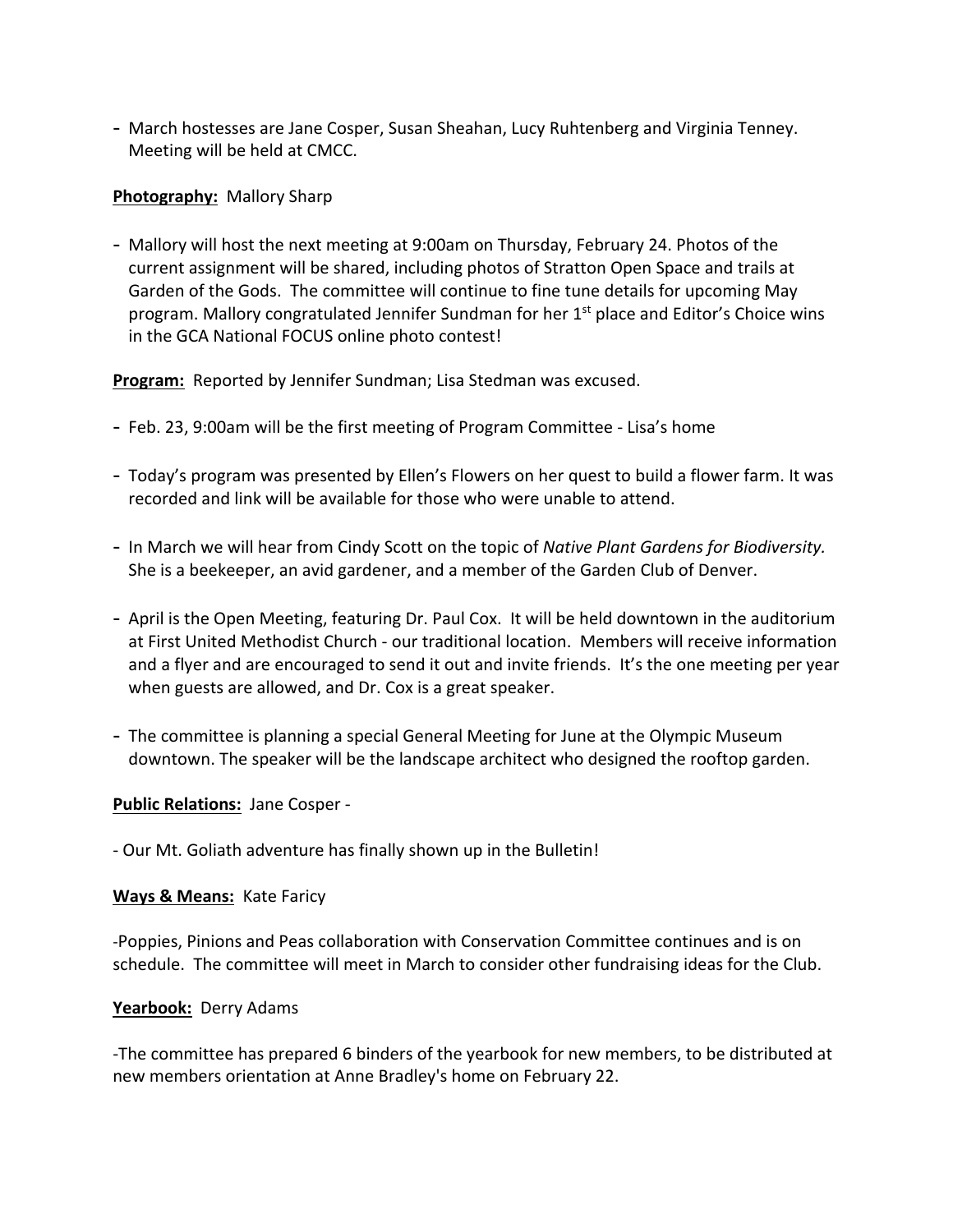### **New Members Contact Information:**

Lori Dewhirst (Mrs. Miles) 38 Third Street Colorado Springs, CO 80906 719-533-0625 home 719-963-5139 cell email: dewhirm@aol.com

Tracy Scott Doherty (Mrs. Ryan) 3191 Springmeadow Drive Colorado Springs, CO 80906 804-833-4110 cell email: tracysdoherty@gmail.com

Talisman Ford (Michael Roshon,MD, PhD) 330 Wedgewood Court Colorado Springs, CO 80906 719-238-7633 cell email: thecharmedthumb@comcast.net

Martha Marzolf 1313 Milky Way Colorado Springs, CO 80906 719-440-5764 email: martha@marthamarzolf.com

Cynthia (Cindi) Sather (Mrs. Mark D.) 3 Lake Avenue Colorado Springs, CO 80906 303-921-1208 cell email: ccsather.media1@gmail.com

Pauline Sather Sisson (Mrs. Darren) 28 Westgate Road Colorado Springs, CO 80906 970-618-5571 cell email: psisson15@gmail.com

### *SPECIAL COMMITTEES*

### **Founder's Fund:** Dana McDermott

Dana presently this year's one candidate for GCA's Founder's Fund award of \$30,000. After her presentation, a motion was made by Joan Schulz and seconded by Kay Klunder to vote in favor of the request. Jennifer will send in the Club's vote.

#### **Garden History and Design:** Janene McCann

- Janene gave a brief report on Olmsted design principles.

- Movie Night March 3, 7pm, Janene's

- Ann Young's Garden accepted into Smithsonian Archives- a great honor for her and for our Club.